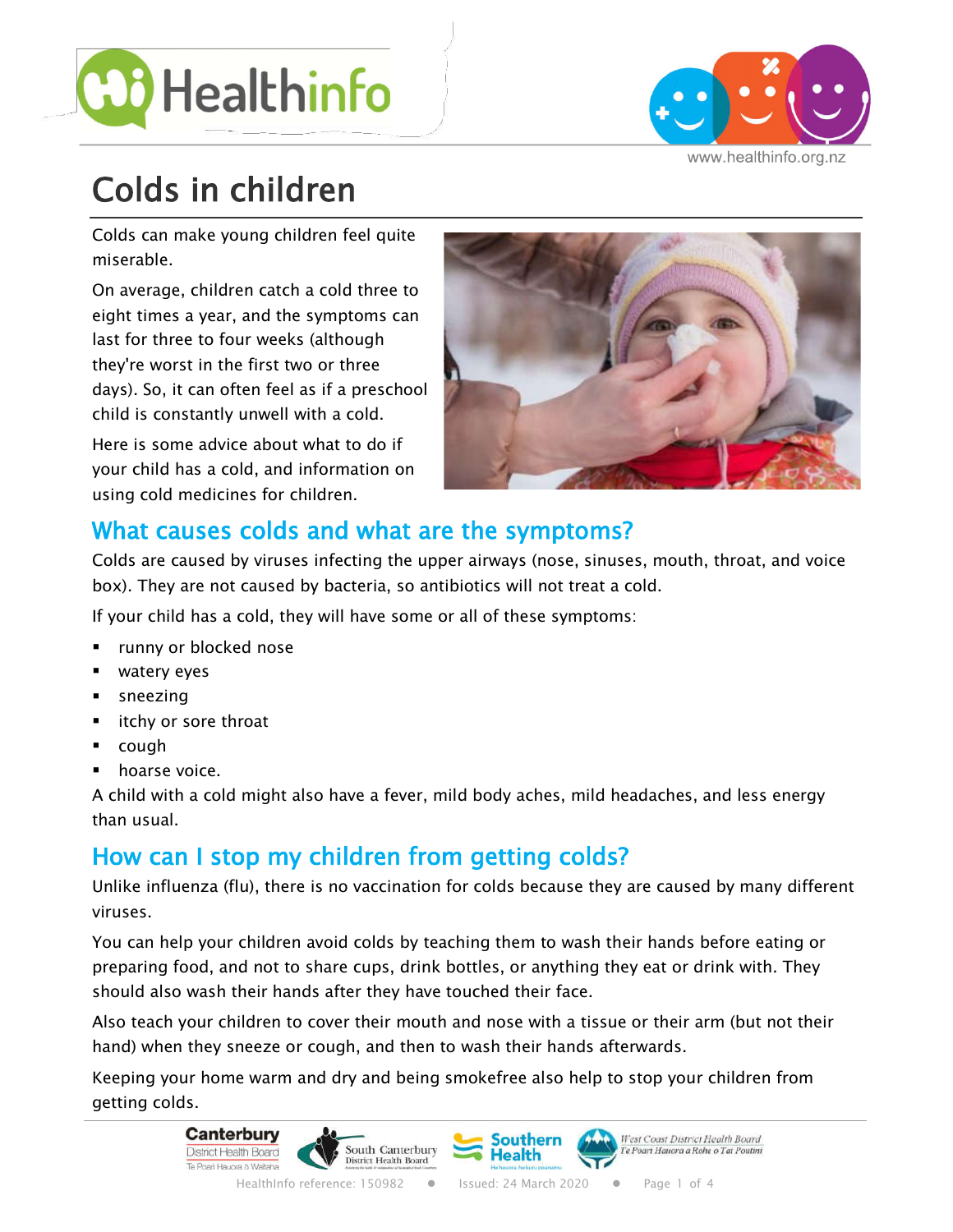Colds in children



www.healthinfo.org.nz

How long do colds last and does treatment shorten them?

|                    | Day 1              | Day 5                           | <b>Day 10</b>                    |
|--------------------|--------------------|---------------------------------|----------------------------------|
| <b>RUNNY NOSE</b>  | <b>********</b> ** | <b><i><u>**********</u></i></b> | <b><i><u>**********</u>*</i></b> |
| <b>SORE THROAT</b> | <b>*********</b>   |                                 |                                  |
| COUGH              | <b>*********</b>   | <b>****</b> ******              | ,,,,,,,,,,                       |
| <b>FEVER</b>       | <b>******</b> **** | <b>**********</b>               | **********                       |

Common Cold Symptom Duration In Children Created with data from: Common cold symptoms in children: results of an Internet-based<br>surveillance program. J Med Internet Res. 2014 Jun 19;16(6):e144. doi: 10.2196/jmir.2868.

Most people get over a cold within one to two weeks, but the cough that goes with a cold can last up to four weeks. Click on the image above to see how many children still have symptoms after five or 10 days.

While your child's immune system is fighting the cold, you will notice some changes in their symptoms:

- the mucus from their nose may become thicker and may become yellow or green
- their cough may start to sound wet
- they may cough up mucus (phlegm) that is first white or clear, but then pale green or yellow. These changes are normal. They do not mean your child needs antibiotics.

There are no treatments that will make a cold go away more quickly. But your child's immune system should fight it off within one or two weeks.

Antibiotics will not treat a cold and may cause side-effects such as diarrhoea (the runs), thrush, and tummy aches. Giving antibiotics to a child when they don't need them makes it more likely the child will develop a bacterial infection that is resistant to antibiotics. This could make it difficult treat to any bacterial infections they get.

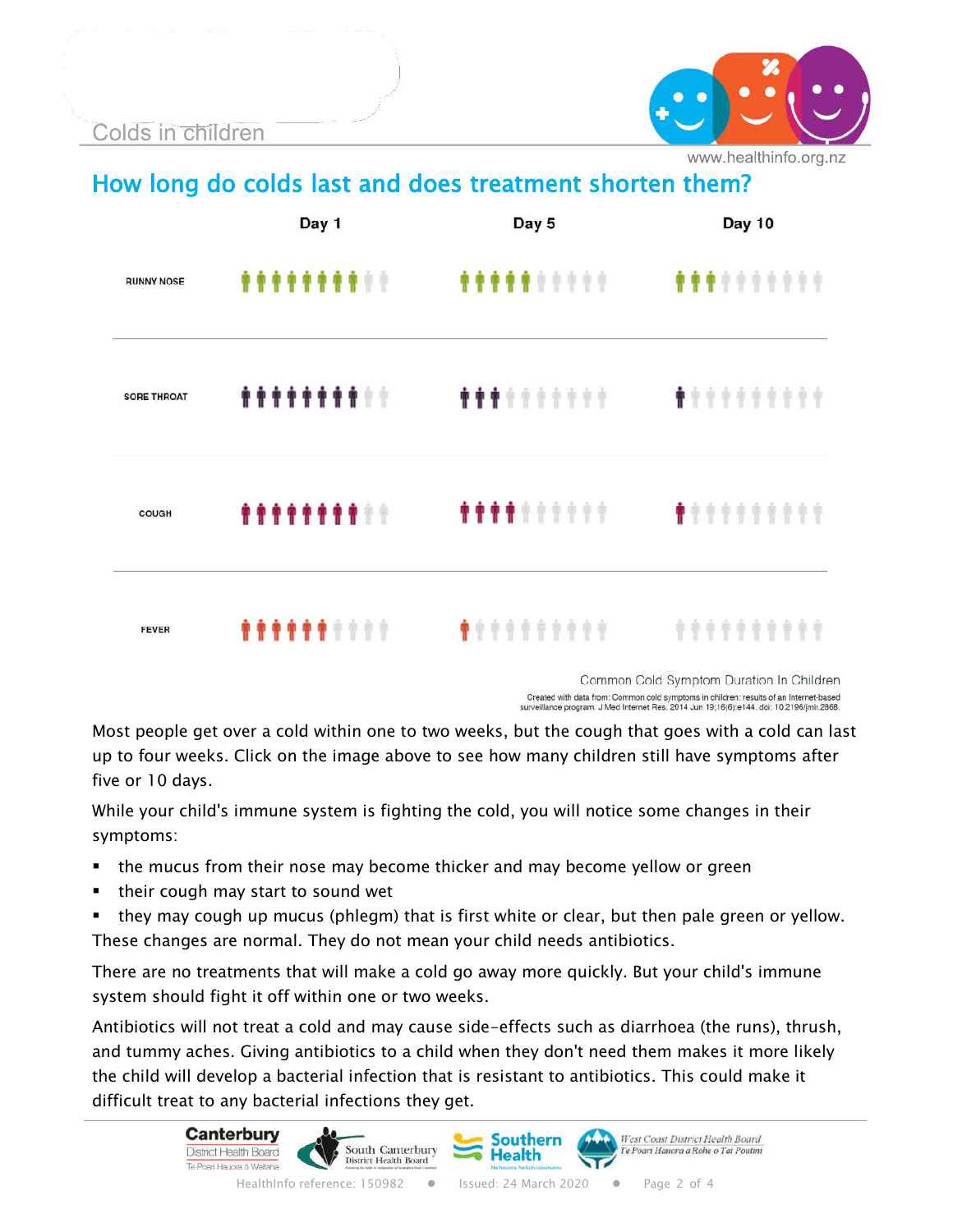#### Colds in children



### What are the best ways to manage cold symptoms?

- § Give your child paracetamol to help relieve aches, sore throats, ear ache, and headaches. It can also bring down a fever. Carefully follow the instructions on the label about how much medicine to give your child, and how often. The mixtures for children come in different strengths. Take care to use the correct amount for the age or weight of the child. If you're not sure, talk to your pharmacist.
- § Get your child to drink plenty of fluids. Your child may need more water because of a fever. Being dehydrated will make them feel even worse, so drinking plenty of water will help.
- § Give your child a warm bath or shower before bed. This may make their congestion better for a while, without the side effects of decongestant medicines. Using a humidifier in their bedroom can also help.
- Use saline nasal drops or spray. These are particularly useful for thinning mucus and unblocking babies' noses. Babies have difficulty breathing through their mouth until they are toddlers, so congestion can make it hard for them to sleep and feed. You can buy drops or sprays from a pharmacy, or you could make your own saline rinse and apply a few drops to each nostril, using a syringe.

Make sure you read the advice on using over-the-counter cold medicines for children on www.healthinfo.org.nz.

# When should I take my child to the doctor?

Most colds get better within one to two weeks. Most children don't need to see a nurse or doctor. But you should take your child to see a doctor if they:

- § are less than 3 months old and have a fever
- are short of breath (they look puffed), are breathing noisily, or their ribs show more than normal when they breathe
- are coughing up a lot of mucus or are coughing for a long time without taking a breath
- can't keep food or liquid down, are drinking less than half their normal amount, or are not weeing much
- **EXT** are unusually tired or lacking energy
- have a rash (spots on their skin)
- **■** have pain anywhere that's getting worse, even though you've given them paracetamol
- have had a fever for three days and it's not getting better
- § have had a wet-sounding cough for four weeks or have had a cold for four weeks and still aren't getting better.